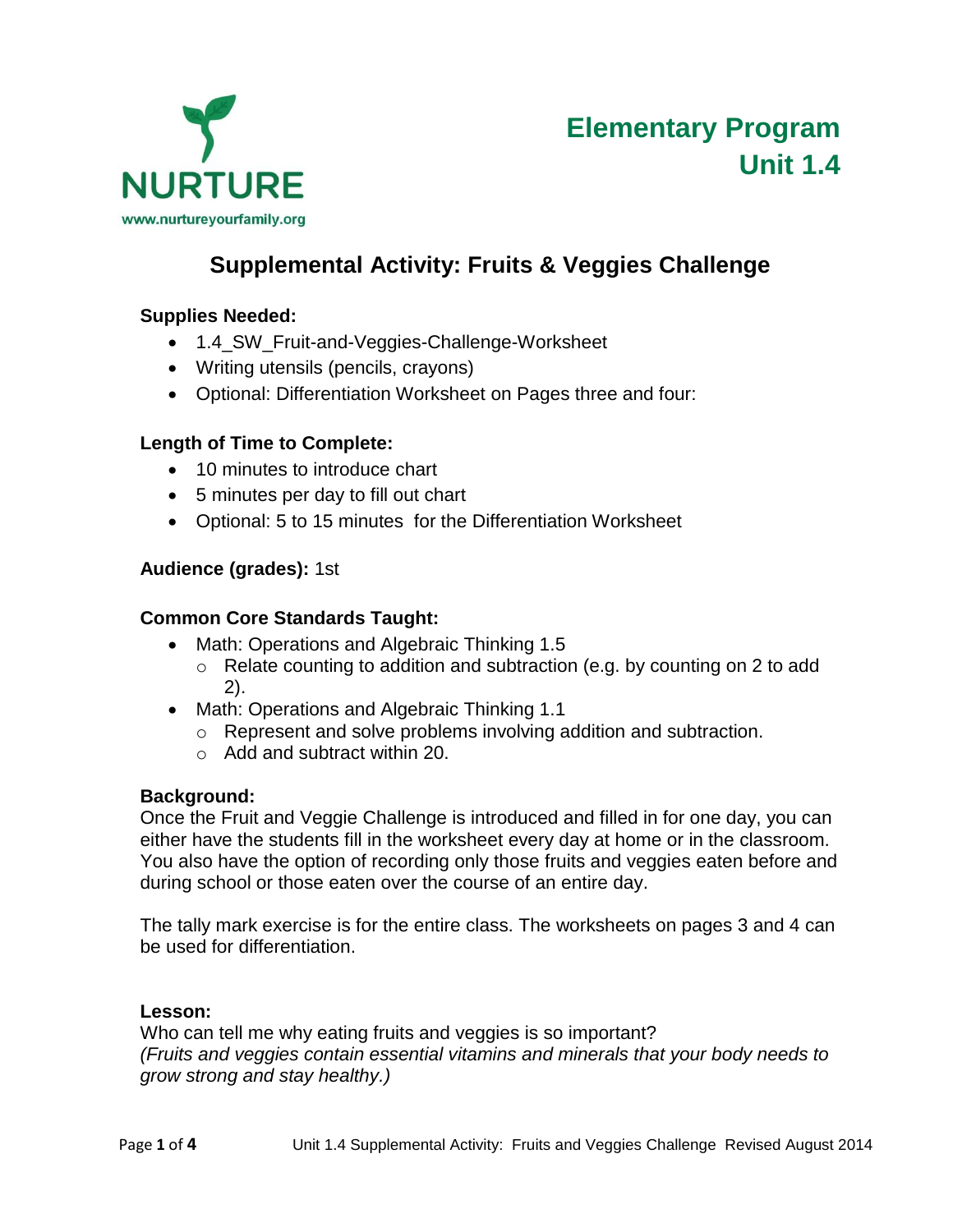How many fruits and veggies should we eat? *(Fill half your plate with fruits and veggies. At minimum, try to eat at least two fruits and three vegetables a day for a total of five servings a day.)*

We are going to track how many fruit and vegetables we eat over the next week.

#### **(Distribute the Fruit & Veggie Challenge and show on promethean board or overhead projector.)**

Let's look at the Fruit & Veggie Challenge. For each day of the week there's a place to write which fruits and veggies you ate that day. Let's fill in the fruits and vegetables you ate today/yesterday. **(Show Fruit and Veggie Word Bank on Page 2 of Fruit and Veggie Challenge.)** Use the Fruit and Veggie Word Bank to help you spell the names of the fruit and vegetables you ate.

Now that we've recorded the fruits and vegetables that we've eaten, count how many you ate. In the middle column use tally marks to show how many fruits and vegetables you ate today/yesterday.

In the last column write the number of fruits and veggies you ate today/yesterday.

**(After one week of filling out the chart have the students count the total number of fruits and vegetables they ate. Students with stronger math skills can also complete the following worksheet.)**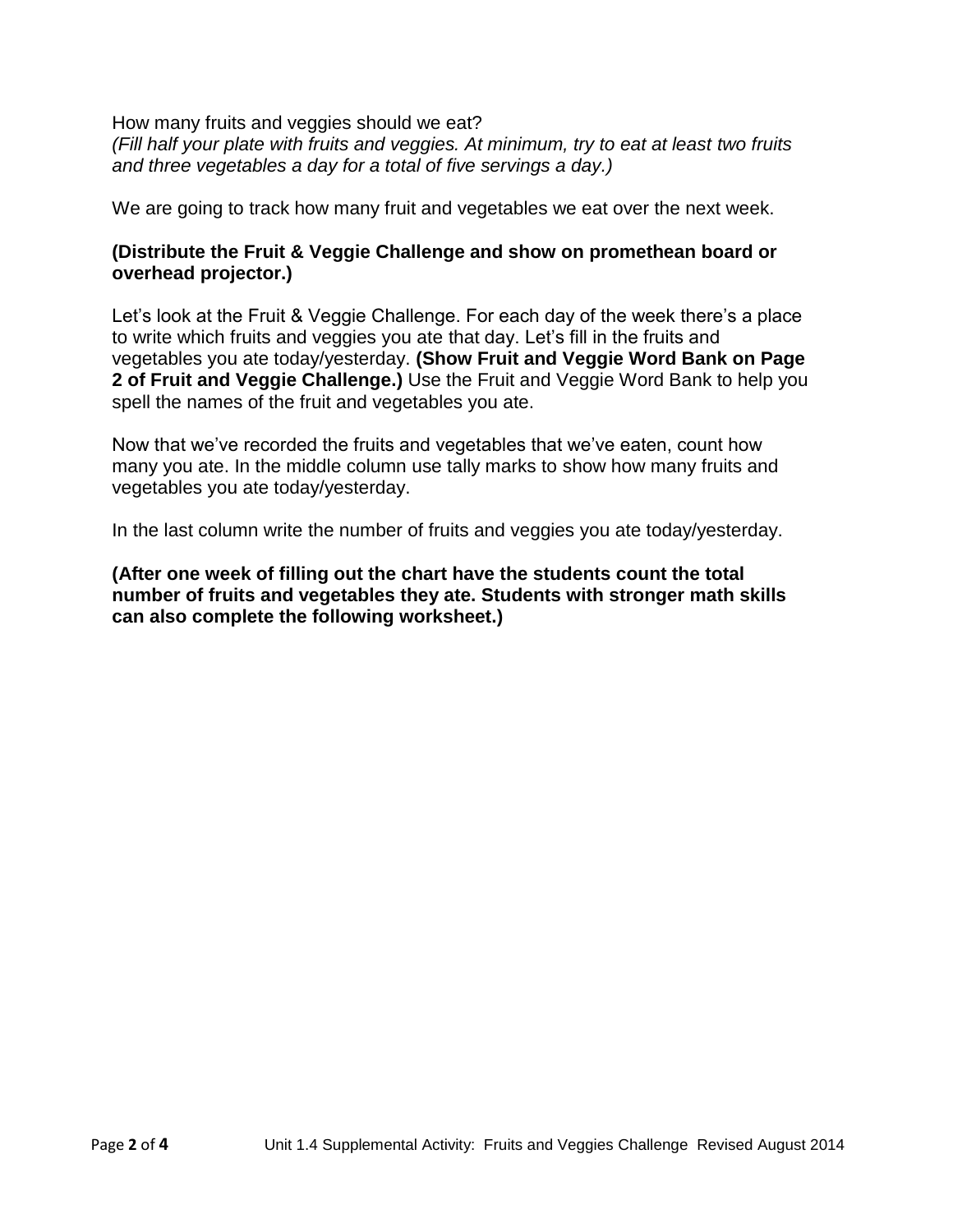

# **How Many Fruits & Vegetables Did You Eat?**

Name:  $\blacksquare$ 

1. Fill in the number of fruits and vegetables you ate on Monday and Tuesday. Add to find Total 1.



2. Fill in the number of fruits and vegetables you ate on Wednesday and Thursday. Add to find Total 2.



3. Fill in Total 1 and Total 2 from your answer above. Add to find Total 3.

 \_\_\_\_\_\_\_\_\_\_\_\_\_\_ + \_\_\_\_\_\_\_\_\_\_\_\_\_\_\_\_\_ = \_\_\_\_\_\_\_\_\_\_\_\_ Total 1 Total 2 Total 3

4. Fill in Total 3 and the number of fruits and vegetables you ate on Friday. Add to find the Grand Total of all the fruits and veggies you ate.